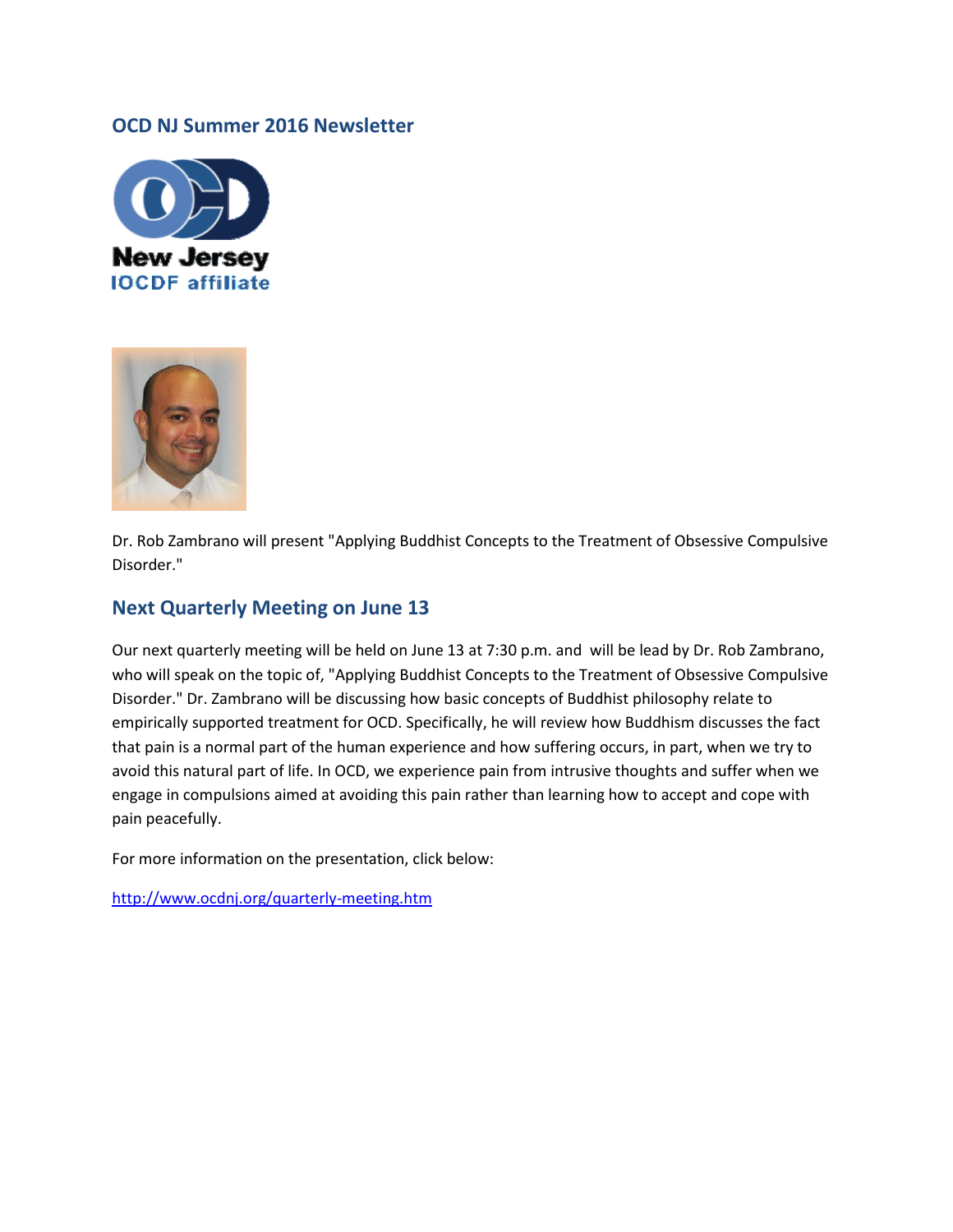

Dr.John Piacentini was the speaker at our Annual Conference on March 13.

# **Dr. John Piacentini, Ph.D., ABPP Presented on "Cognitive Behavioral Therapy for OCD: How Science is Making Effective Treatment Even Better"**

by Rachel Strohl, Psy.D.

On Sunday March 13, 2016, John Piacentini, PhD, ABPP. presented at the annual conference of OCD New Jersey (OCD NJ). Dr. Piacentini is Professor of Psychiatry and Director of the UCLA Child OCD, Anxiety and Tic Disorders Program and Center for Child Anxiety, Resilience, Education and Support (CARES). Dr. Piacentini's research focuses on the development and testing of evidence-based treatments for child OCD, anxiety, tics, trichotillomania and related disorders.

For the rest of Dr. Strohl's review, click on the following link: <http://www.ocdnj.org/AnnualConference.htm>



Dr. Jeffrey Cohn, spoke about hoarding at our quarterly meeting in March.

## **Jeffrey Cohn, IICRC, RAI Presented on "Hoarding Clean Up: Addressing 5 Major Issues When Helping Those With Hoarding Behaviors"**

by Rachel Strohl, Psy.D.

Jeffrey Cohn is 52 years of age and lives in Baltimore, Maryland. He graduated from the University of Maryland with a BA in Sociology. Jeffrey Cohn started SI Restoration in 1989, a cleanup company that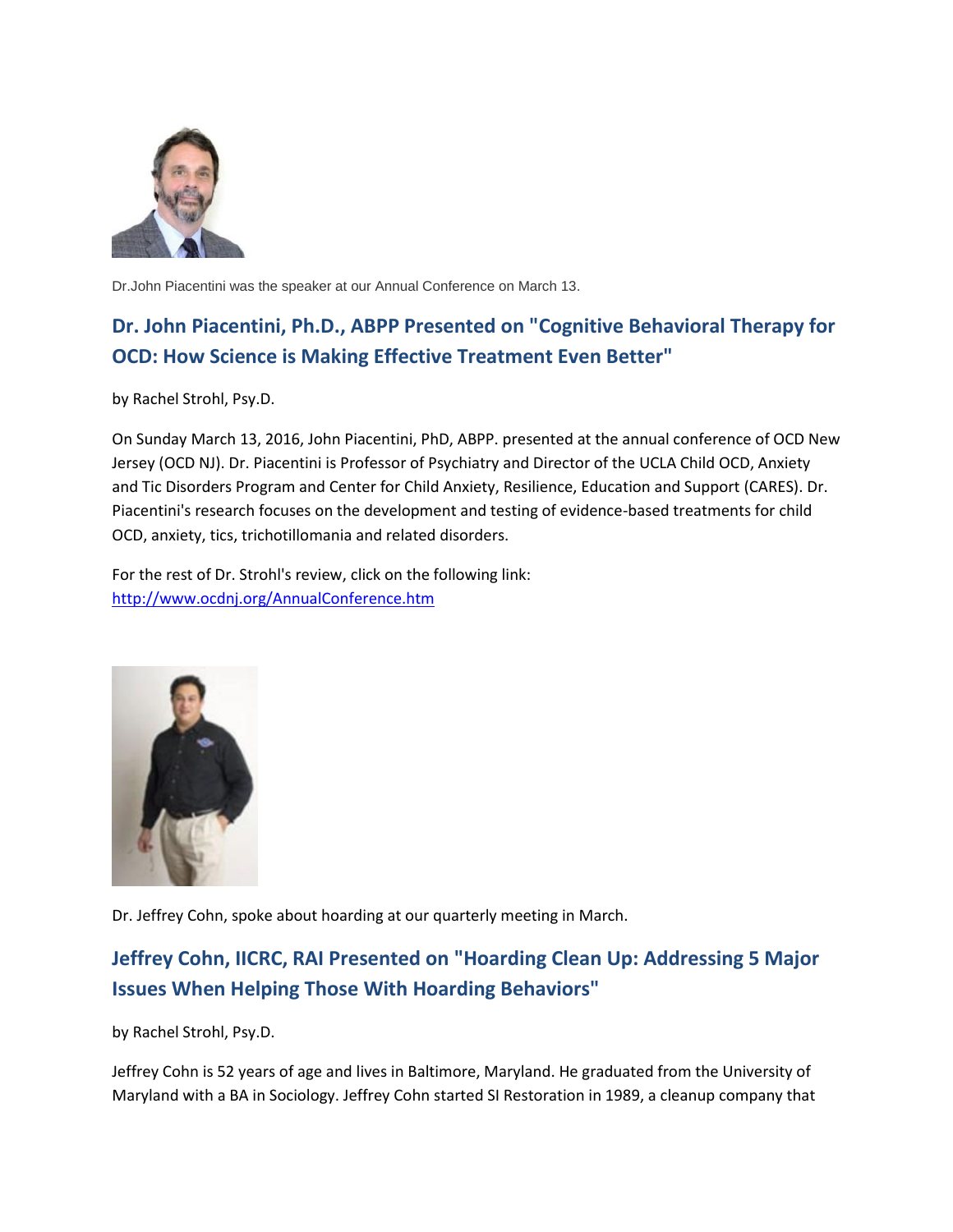services homes or businesses after floods or fire damage, mold and mildew problems, or crime scenes. But over the years his company saw a demand for cleanups related to persons who hoarded increase and from there he developed, with Josh Rafter, Address Our Mess, a company specializing in hoarding clean up or, as he prefers to call it, "creating safe and healthy home environments."

To read the rest of the article, click this link:<http://ocdnj.org/cohnreview.html>



Michelle Villani, the Volunteer Coordinator for OCD NJ.

### **New Position at OCD New Jersey: Volunteer Coordinator**

Michelle Villani, is a psychology doctoral student who is also someone who has herself struggled with OCD, and so she seemed like the perfect choice for taking on the position of Volunteer Coordinator, as she can take the personal as well as the professional point of view when it comes to this condition. We are thrilled that she has agreed to take this position through 2016.

If you are interested in finding out more or would like to become part of our volunteer list, Michelle's email address i[s mcuppari@gmail.com.](mailto:mcuppari@gmail.com)

## **New Support Groups forming for Children with OCD and Their Parents**

Seeking those interested in support group for elementary school-aged children (6- 12 years old) with OCD; Simultaneously, parents may also have a support group of their own. The groups will meet in Morris County, but the times and place of the meetings have not yet been established. The group will be run by Michelle, a psychology doctoral student hoping to specialize in the treatment of OCD. For more information or to sign up, please contact Michelle at (973) 214-1778, or email her at [mcuppari@gmail.com.](mailto:mcuppari@gmail.com)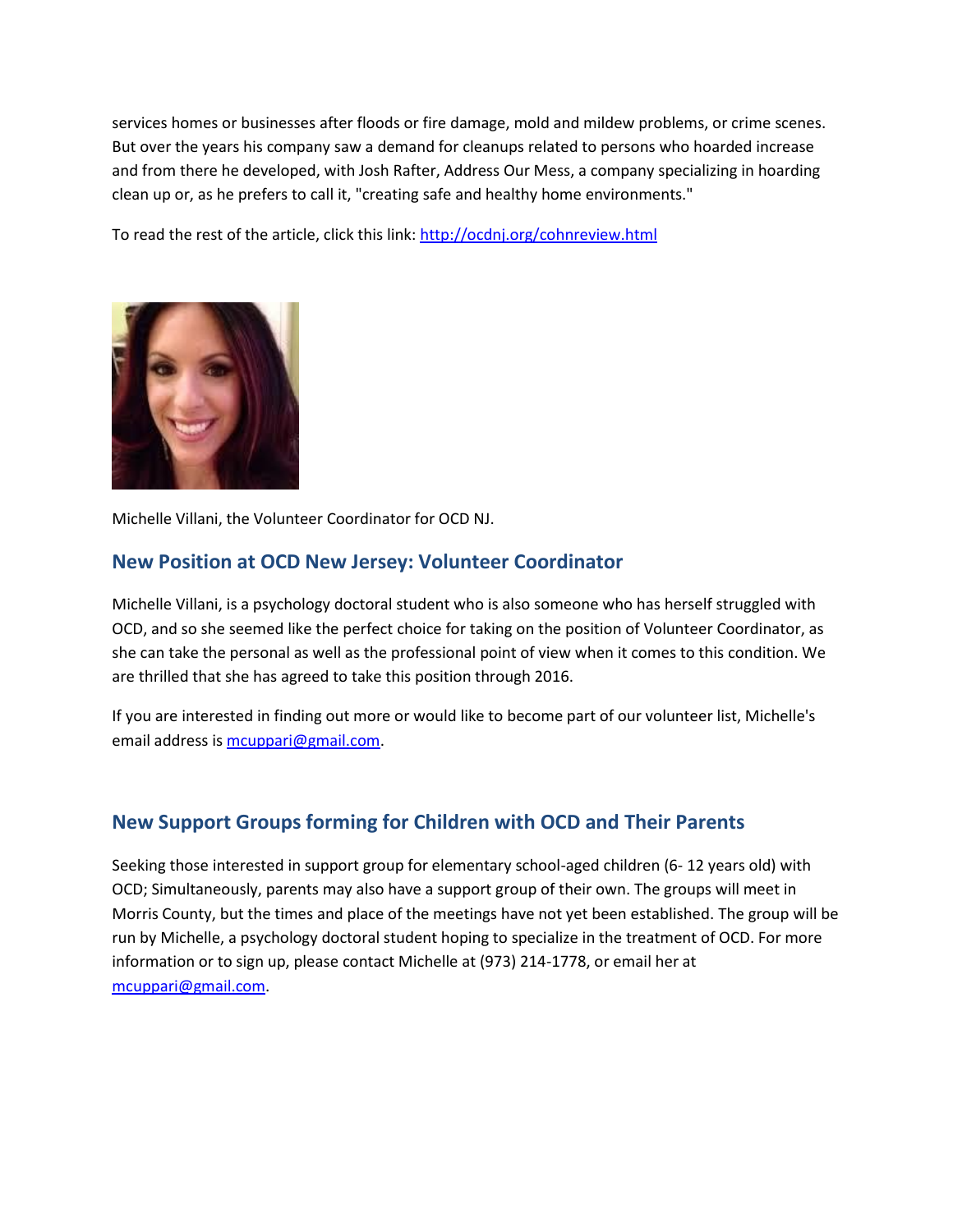### **OCD Support Groups in NJ**

There is information on support groups throughout the state on our website. Click on the following link to find out if there is a support group in your area:<http://www.ocdnj.org/SupportGroups.htm>

## **Seeing The Light At The End Of The Dark Tunnel: My Experience With The Doubting Disease**

by Ryan Pierson 7th Grade, 12 years old Central Jersey

When I first got diagnosed with OCD at the very end of 2015, I was, to be honest, shocked. My struggles were nothing like that of an obsessive compulsive person.....or so I thought. Previously, my therapist had thought it was GAD (generalized anxiety disorder), and I perfectly agreed with that. I was drowning in a sea of anxiety, just barely keeping my head above water.....but when she said I had OCD, I was utterly and completely confused. Before long, I would realize that OCD comes in many forms, and it truly had been haunting me for three years.

After my official diagnosis, I was started on medicines to improve but instead, went down a big hill on the emotional rollercoaster I was riding. I never knew how I would wake up. Some days, I woke up so mentally exhausted from arguing with the thoughts all day that I felt nothing at all, walking around like a zombie all day at school. We soon figured out that I had harm OCD: my obsession was with hurting myself or others and my compulsions were to check with my parents that I wouldn't harm anyone and to test my limits by leaning over the balcony in my house. I came crashing down and hit rock bottom, harder than I ever expected, in mid-January.

OCD is like having a bully stuck in your head that nobody can see. Soon, school became a struggle. Every door had a sign with a suicide hotline number written across it, that would send a million thoughts racing through my head. What if you ever have to call that number? Even worse, what if you don't and you really hurt yourself? What will Mom and Dad and Avery and Emery do when I die? There were images too. Horrible images of my funeral and of a knife repeatedly stabbing into my chest with my own hand on it. One day I ran to lean over the balcony about 40 times. That day, I had to go to the local psychiatric hospital. It was Hell on Earth for the short time I was there, but luckily I didn't have to stay. I'm sorry, I know this is gory but OCD doesn't deserve to be sugar-coated. If we want awareness and a cure, it has to be told as it is.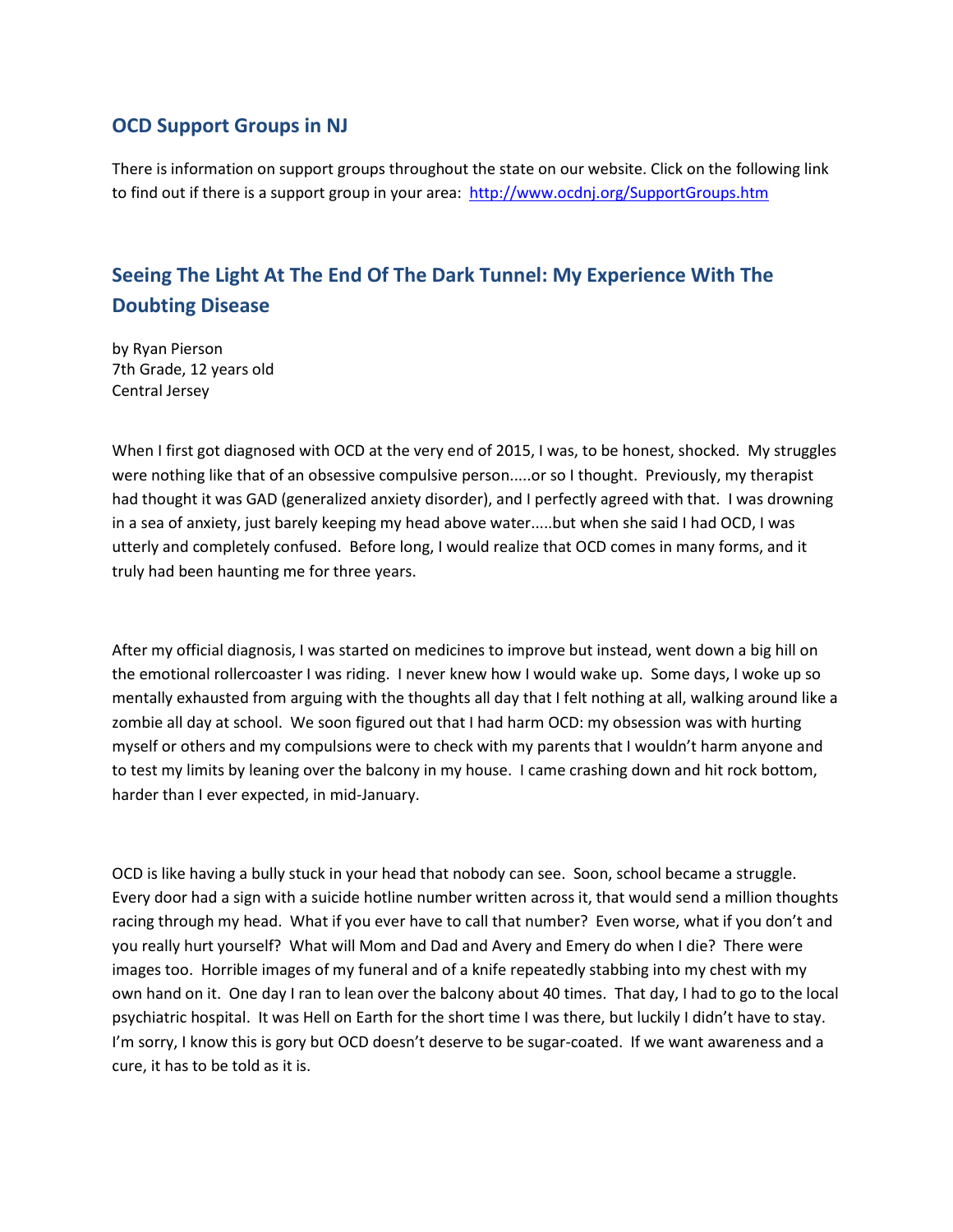Since I wasn't getting any OCD-specific treatment, I soon found myself with millions, billions, maybe even trillions of thoughts in my head, and no way to handle them. I simply fell into the trap of obsessive thoughts, letting them contain me and keep me from enjoying everything I used to love. I had no key to let myself out of this trap. So I continued to drown in that sea of worry. Luckily, there was soon a lifejacket: a youth behavioral health program to keep me just above the waves.

Soon, I wasn't going to school anymore. I was instead going to program. I was part of the children's program and although it was partially helpful for relaxing and easing some of the anxiety, it was not specific to my issue. There were kids there with anger, depression, all sorts of anxiety, but nobody else with OCD. However, the therapy part of the program was soon doing more hurt than harm. I was so triggered by many of the things they said that I ended up spending my whole time in the break room.

So, in hopes of some other way to treat the doubt disease, we found an amazing psychologist. I started ERP (Exposure Response Prevention), and soon I was, to some degree, controlling it. I was, by no means well, but certainly better than the dark place I was in in January. My heart hurt like no pain I had ever experienced before, my head turning more and more fearful and hopeless with depression.

Then, in the middle of March, I began to see the rainbow in the gloomy storm I was living in. I suddenly had a fierce urge to get better (although I sometimes felt like giving up). Not only did I personally want to get better, but I wanted others to get better too. I wanted to raise awareness. I wanted to find better treatments. I wanted to do something great.

Now here I am, still in the dismal mist of depression and OCD, but certainly heading in the right direction. I am confident that I will get better, because now I can see the light at the end of the dark tunnel.

### **Professional Directory**

OCD NJ has a list of professionals who choose to advertise on our website. OCD NJ does not review, does not approve, does not endorse, nor certify the qualifications of any mental health professionals to provide any mental health care services. OCD NJ therefore, in making available, for the interest of the public, a list of professionals and their areas of practice, is not making any representations, warranties, nor any guarantees, regarding the providing of mental health care services by these professionals. This link leads to the pages of professionals on our website[: http://www.ocdnj.org/professional](http://www.ocdnj.org/professional-directory.html)[directory.html](http://www.ocdnj.org/professional-directory.html)